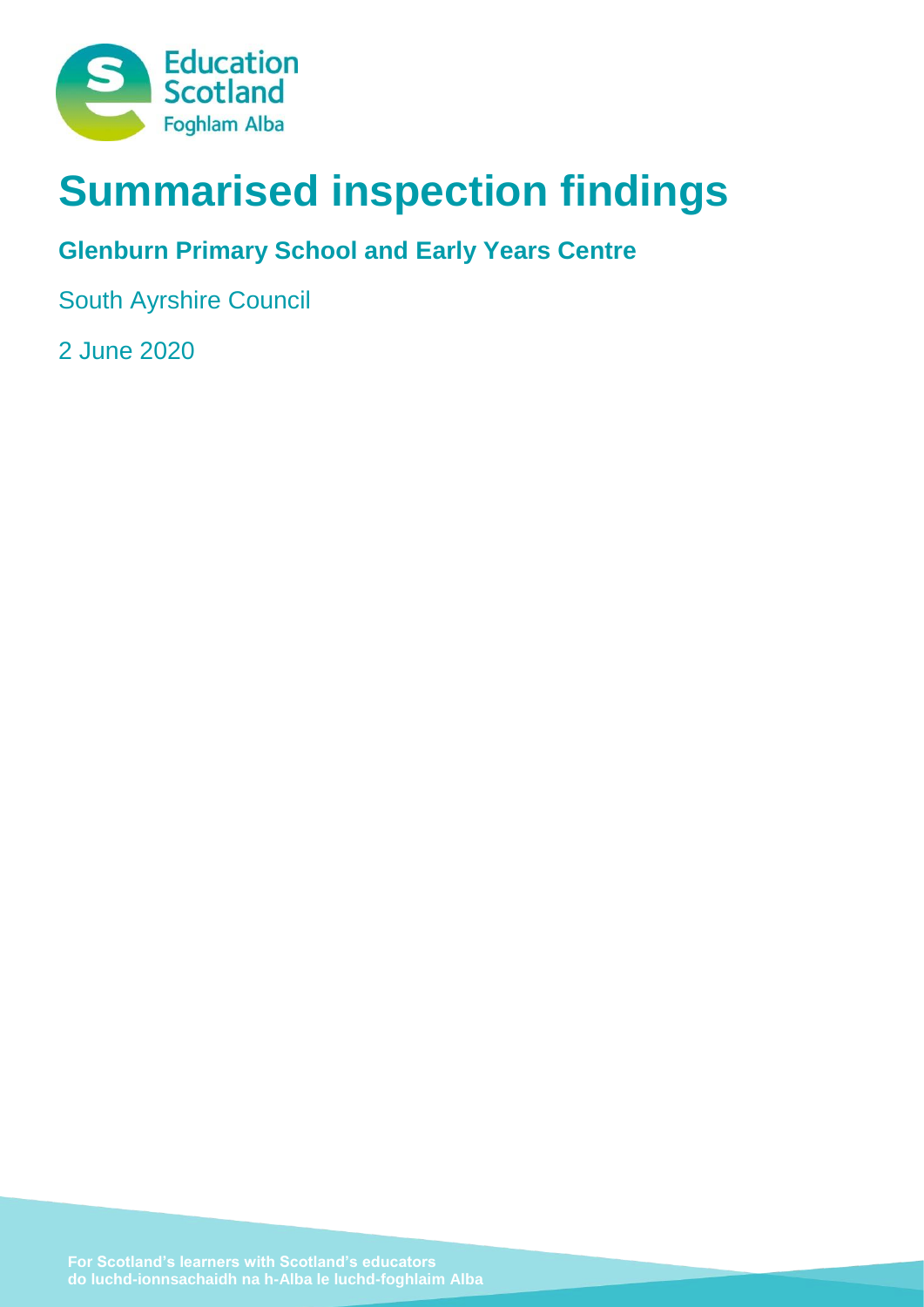## Key contextual information

Glenburn Primary School is a non-denominational school in the town of Prestwick, South Ayrshire. At the time of inspection, the roll of the school was 351 children across 14 classes.

## **1.3 Leadership of change very good** This indicator focuses on collaborative leadership at all levels to develop a shared vision for change and improvement which is meaningful and relevant to the context of the school within its community. Planning for continuous improvement should be evidence-based and linked to effective self-evaluation. Senior leaders should ensure the need for change is well understood and that the pace of change is appropriate to ensure the desired positive impact for learners. The themes are:  $\blacksquare$  developing a shared vision, values and aims relevant to the school and its community  $\blacksquare$  strategic planning for continuous improvement

- implementing improvement and change
- n The school's vision 'To Be the Best That We can Be' demonstrates the strong commitment of the headteacher and all staff to secure positive outcomes for children. The school values of honesty, respect, responsibility, friendship, team and inclusion were created in consultation with children, parents, staff and partners. Children understand the vision and values very well and use them in conjunction with the United Nations Rights of the Child to reflect purposefully on their learning and relationships. Parents use the school values well to encourage children in their learning.
- $\blacksquare$  The strong leadership of the headteacher, supported by the senior leadership team (SLT), ensures all stakeholders have high expectations for children. The headteacher is respected by the school community. She supports staff very well to have a clear understanding of the economic, social and cultural context of the school community. Staff use this knowledge well to take collective responsibility for children's progress. The headteacher rigorously monitors improvement priorities and the impact on outcomes for children.
- $\blacksquare$  All staff participate in high-quality continuous professional development which is a key driver for change across the school. Commendably, staff lead continuous professional development activities within the school and in the local cluster. Staff are encouraged and empowered to include innovation and creativity within the curriculum. They are supported to develop small tests of change through practitioner enguiry to measure the impact of change. Senior leaders should continue to support all staff to participate in practitioner enquiry and learn from each other. Recent collegiate professional learning has focused on improving approaches to learning, teaching and assessment. Staff have worked collaboratively to produce agreed expectations for all. This supports staff to have a good understanding of what high-quality learning, teaching and assessment looks like. There are regular, planned, opportunities for staff to share professional enquiry and learning with each other. As a result, staff are confident in discussing how they have improved their practice.
- School Improvement Plan (SIP) priorities are agreed with staff and stakeholders using robust self-evaluation activities to gather data on children's attainment and the views of all stakeholders. The current SIP sets out appropriate priorities which reflect clearly local and national initiatives and reflect the context of the school. The commitment and resolve of the headteacher ensures that the pace of change is brisk, taking account of sustainability and time to embed new pedagogies and practices.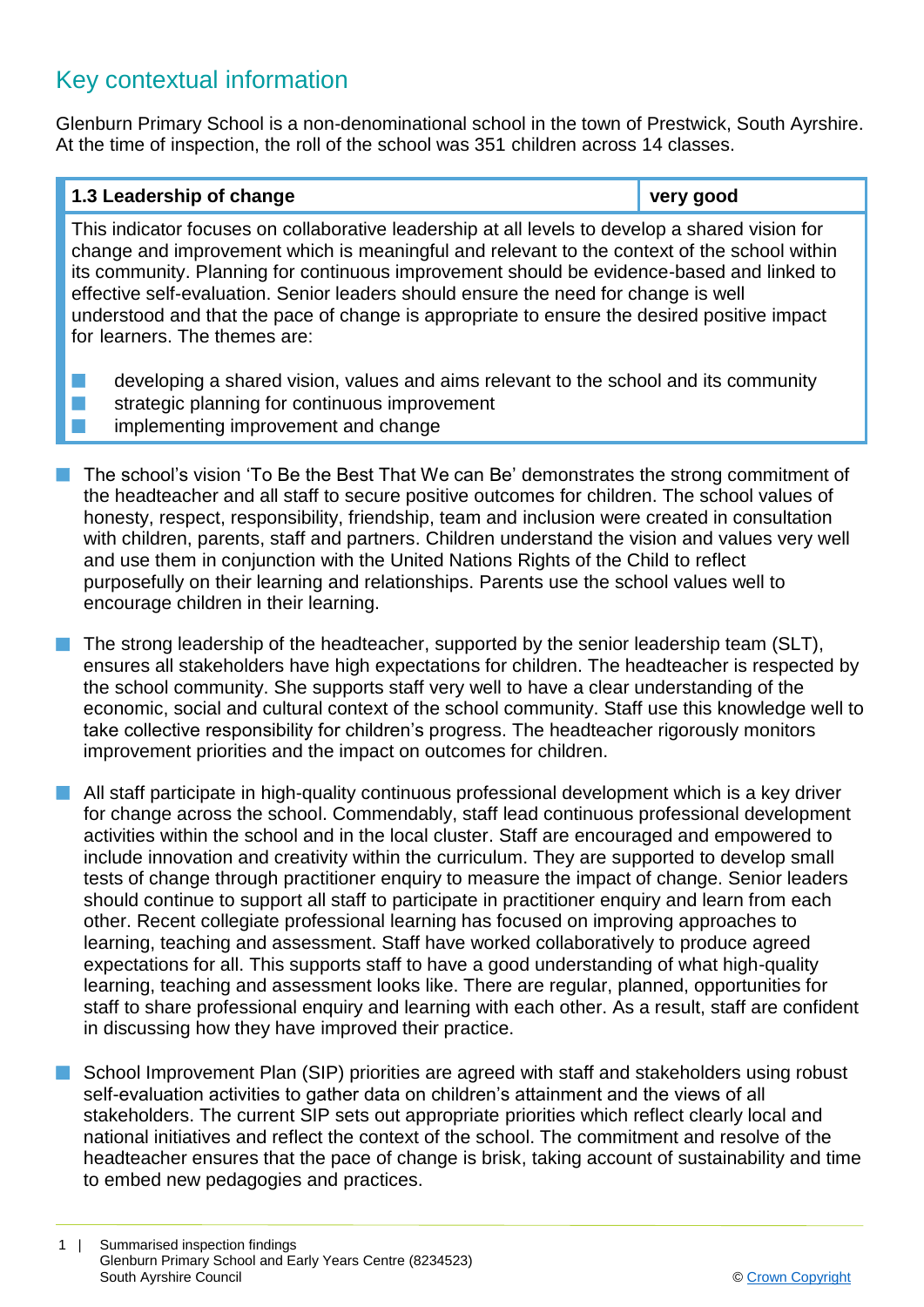- **n** School leaders create a climate of collaborative leadership where all staff are empowered to assume leadership roles. Over the last few years, this focus has been on improving learning and teaching, assessment and leadership. Teachers are fully involved in taking forward aspects of the SIP. Teamwork and distributed leadership amongst staff is a major strength of the school. For example, staff lead on literacy, numeracy and modern language developments within the curriculum. These activities are having a positive impact on children's learning experiences within the classrooms and leading to very good attainment.
- n Robust quality assurance processes drive forward school improvement. This includes regular monitoring and evaluation of learning and teaching. Senior leaders meet with teachers to reflect on pedagogical approaches and children's progress. As a result, almost all children are making very good progress. Staff comment that these activities are supporting them to review and improve practice continually. Senior leaders collate key high level messages from classroom observations and planning. This supports all staff to understand next steps and areas for change. Senior leaders should continue to manage the pace of change. This will ensure they take account of the national agenda to tackle unnecessary bureaucracy.
- **n** Senior leaders and staff are committed to closing the poverty related attainment gap. There is a clear rationale for using Pupil Equity Funding (PEF). The Parent Council and staff are consulted on the use of this money. Currently, this funding is used for additional staffing to raise attainment in literacy for targeted children. Robust measures to monitor the impact of these of interventions show positive impacts for most children.
- **n** Glenburn Primary has an active Parent Council and parents views are gathered in variety of ways including a monthly 'Coffee and Chat' and termly parent focus groups. Parents contribute to and lead aspects of world of work and science, technology, engineering and mathematics (STEM) events. This is supporting children well to make connections between their learning in school and the world of work. A few parents would like more opportunities to contribute to school improvement and shape changes within the school. As planned, senior leaders should continue to consult with parents to provide a range of family learning and parental engagement opportunities.
- **n** Partners work collaboratively with the school to make meaningful contributions to children's learning. The 'Prestwick Promise' between Glenburn and local cluster schools provides a shared understanding of collegiate working to support positive outcomes for all children in the local area. Staff, in partnership with a variety of local businesses and health agencies, deliver successful health weeks, world of work events and STEM activities. A few partners are involved in evaluating the impact of their work with the school and feedback is very positive. These partnerships provide children with meaningful learning experiences to develop well their skills for life and work. The school should continue to work with partner agencies to plan and evaluate curriculum activities.
- n There are good opportunities for children to lead and influence the life and work of the school. All children in P7 are trained to be Junior Coaching leaders. This is supporting their leadership skills in delivering sports and health activities to others. Older children lead several lunchtime clubs such as multi-sports, Information and Communication Technology (ICT) and arts and crafts. Commendably, children plan learning outcomes and steps for success before their activities. This is supporting them to be effective contributors to the school community. Children lead in a variety of committees including Digital leaders, Modern Languages, Library, Dynamic Learners, Eco Schools and Buddies. These opportunities build children's citizenship skill well. There is scope to provide children with more opportunities to demonstrate their learning and share their knowledge. The school is well placed to provide opportunities for children to lead learning during weekly citizenship time.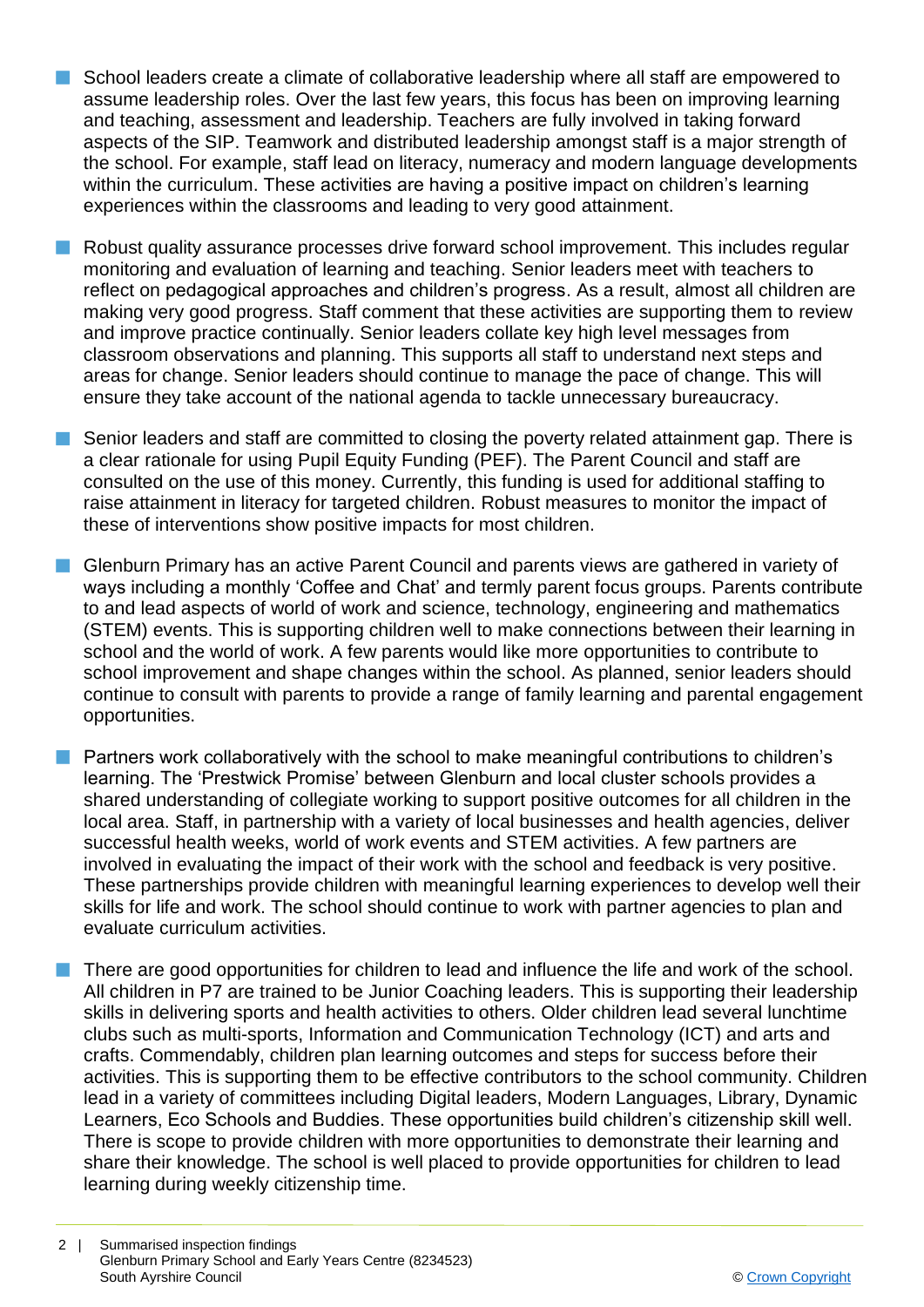| 2.3 Learning, teaching and assessment                                                                                                                                                                                                                                                                                                                                                                                    | very good |  |
|--------------------------------------------------------------------------------------------------------------------------------------------------------------------------------------------------------------------------------------------------------------------------------------------------------------------------------------------------------------------------------------------------------------------------|-----------|--|
| This indicator focuses on ensuring high-quality learning experiences for all children and<br>young people. It highlights the importance of highly-skilled staff who work with children,<br>young people and others to ensure learning is motivating and meaningful. Effective use of<br>assessment by staff and learners ensures children and young people maximise their<br>successes and achievements. The themes are: |           |  |
| learning and engagement<br>quality of teaching<br>effective use of assessment<br>planning, tracking and monitoring                                                                                                                                                                                                                                                                                                       |           |  |

 $\blacksquare$  Across the school, children have very positive relationships with staff. This supports the mutually respectful ethos that is evident in all classes. Almost all children are motivated and engaged in their learning. They are confident and talk about their learning with others. Staff have successfully created a culture of high expectations and trust. Almost all children feel that they are understood and valued as learners. In almost all lessons, learning, teaching and linked assessments are well-planned and appropriately differentiated. As a result, almost all children are suitably challenged.

Most learners know that their views are sought, valued and acted on. They are increasingly knowledgeable about their rights and how these impact on their lives. The school provides good opportunities for all pupils from P4 to P7 to contribute to pupil voice groups. The group action plans help children to identify the impact of their work. Children from P1 to P3 share their views through 'Together-Time' activities. As a result, children contribute effectively to the life of the school. The school should consider how children could share more widely the work of these groups.

n Teachers plan learning activities that support breadth, depth and application of learning very well. Staff and children provide very good opportunities for learning to be applied in real life and relevant contexts such as working within a budget to plan a party or a holiday. In all classes, staff link learning to skills for learning, life and work. As a result, almost all children can talk about the skills they are developing and explain how they might use these skills beyond the school setting. Staff support children well to make meaningful links with prior learning. At the early level, children are motivated and engaged by a well-planned and challenging play-based approach to learning.

n Across the school, the quality of teaching is very good. In all classes, staff skilfully pose questions which prompt discussions about learning and encourage curious enquiry. This enables children to develop higher order thinking skills. Staff provide a wide range of opportunities for children to share and reflect on their learning and thinking with others. As a result, most children are becoming more confident in discussing their learning with staff and peers. Children have regular opportunities to be independent in their learning. Across the school, children would benefit from additional opportunities to lead learning.

**n** Children across the school are involved in evaluating and setting their learning targets. These targets are not always personalised and motivating for children. As planned, the school should continue to build pupils' skills in identifying and tracking their personal learning and achievements. This should be done as part of the overall review of approaches to individual target setting to ensure that these targets are relevant, meaningful and suitably aspirational.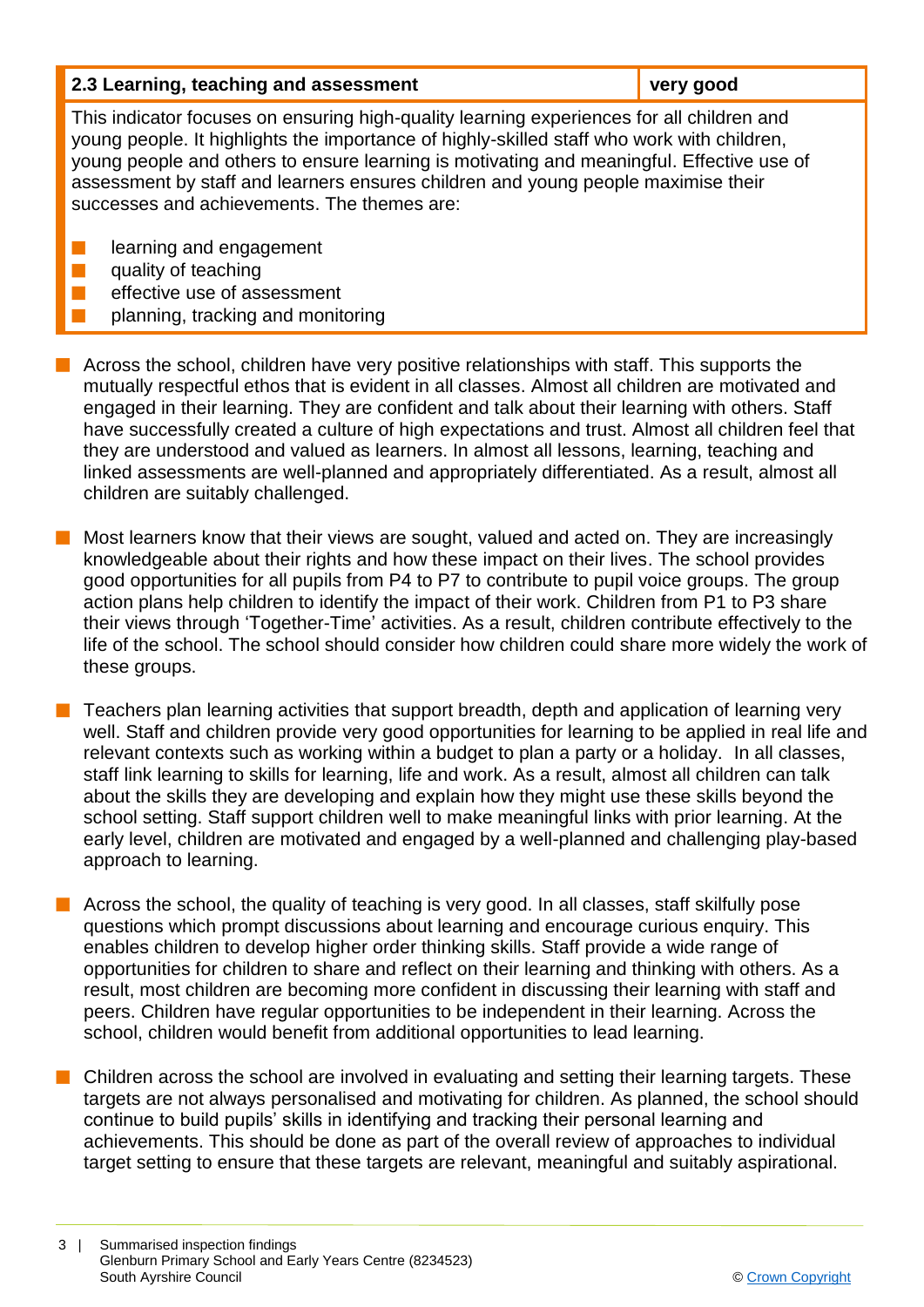- **n** In almost all lessons, staff are skilled in helping children understand what they are learning and how they will know when they have achieved success. Across the school, children are developing their skills in self and peer assessment. In most classes, children receive high-quality feedback from staff. Children are not always clear about the best ways to use this information. The school should now review its approaches to the consistent use of feedback.
- In all classes, staff use digital technologies to help children to understand the purpose of their learning. Digital learning is planned and progressive and within contexts relevant to the school. The school should review the ways in which children independently access and use digital technologies to enhance and enrich their learning.
- n Teachers use South Ayrshire curriculum pathways very well to inform planning in all curriculum areas. When planning, teachers and learners make very good connections across the curriculum, linking science, technology, engineering, maths and the world of work. Almost all children are able to make these connections and to talk knowledgably about real life applications for their learning in these areas. High-quality displays across the school reinforce this understanding.
- Teachers have a very good understanding of the moderation cycle and use this well to moderate approaches to planning learning, teaching and assessment at school, cluster and local authority levels. Agreed examples of progression across the curriculum are displayed in the school. Staff and children are able to see what achievement of a level looks like in areas beyond literacy and numeracy. Collegiate approaches to planning result in rich professional dialogue and trust. The school should, as planned, continue to review and streamline its approaches to planning.
- **n** The school's rigorous approach to quality assurance challenges and strengthens teachers' professional judgement of learners' progress and achievement. Staff use National Benchmarks in literacy and numeracy very well. In other areas of the curriculum, staff are beginning to plan assessments which evidence learners' progress and achievement. The school should, as planned, continue to develop the ways in which it uses this information to secure progress.
	- The school effectively tracks and monitors children's progress in literacy and numeracy. Termly pupil progress meetings allow the SLT and staff to discuss learners' progress and any potential barriers to learning across the curriculum. As a result, the SLT has a very good understanding of the pace and progress of learning for each child. The school should now review the way in which it gathers, tracks and analyses evidence of learners' progress across all other areas of the curriculum.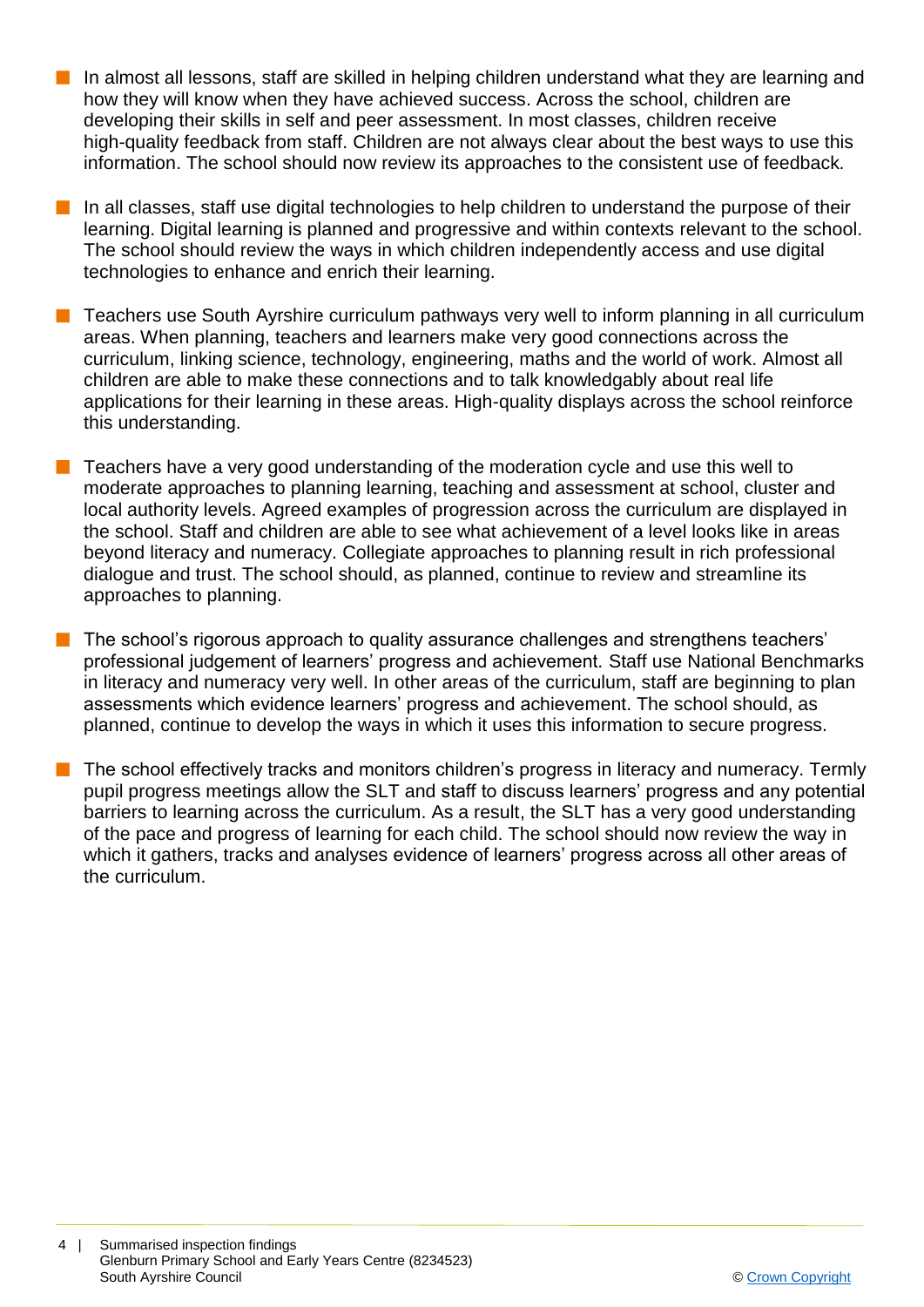#### **2.2 Curriculum: Learning pathways**

- n Teachers use local authority progression pathways effectively to plan, track and monitor children's entitlement to the broad general education. Staff use the frameworks flexibly to provide clear learning pathways and ensure progression. Teachers are skilled in planning meaningful opportunities to apply literacy and numeracy across the curriculum. They support children effectively to make connections across learning.
- n Teachers use the school's three year rolling programme of contexts for learning to ensure effective coverage of experiences and outcomes in all curricular areas. Staff plan interdisciplinary learning (IDL) very well and offer children interesting and relevant learning activities. Children are involved in planning for IDL through identifying what they already know and what they want to learn. Children are beginning to make decisions about contexts for learning. As planned, staff should continue to empower children to be further involved in curriculum content. The school provides very good opportunities for children to learn across the four contexts for learning. There are a number of well-planned experiences for children to learn about their local environment. The headteacher and staff are very aware of the local context and use this well to ensure meaningful learning for children.
- $\blacksquare$  Teachers plan digital technology lessons well using a skills pathway adapted to suit the context of the school. They plan progressive digital learning activities for delivery within the ICT room, with children using laptops and tablets in the classroom to support learning. Older children confidently take on the roles of Digital Leaders. They support staff and other children by delivering digital learning activities during events such as Digi Day.
- Staff plan meaningful and relevant activities for developing skills for learning, life and work. Strong partnership working supports these activities. A significant number of local businesses and organisations support the work of the school, enriching the curriculum and providing meaningful contexts for children's learning. All children participate in STEM projects. They speak very positively about their engagement in STEM learning opportunities and identify confidently the skills they are developing. As planned, the school is well placed to make use of Career Education Standards to continue to develop a skills pathway throughout the school.
- $\blacksquare$  Children benefit from two hours of quality physical education every week, with regular opportunities for outdoor exercise. All children learn Spanish, with older children also learning French. Teachers use curricular pathways effectively to ensure progression in learning for both languages. A music specialist supports the delivery of music lessons, providing progressive learning experiences for all children. A significant number of children learn to play a musical instrument and participate in musical events within the school and local community.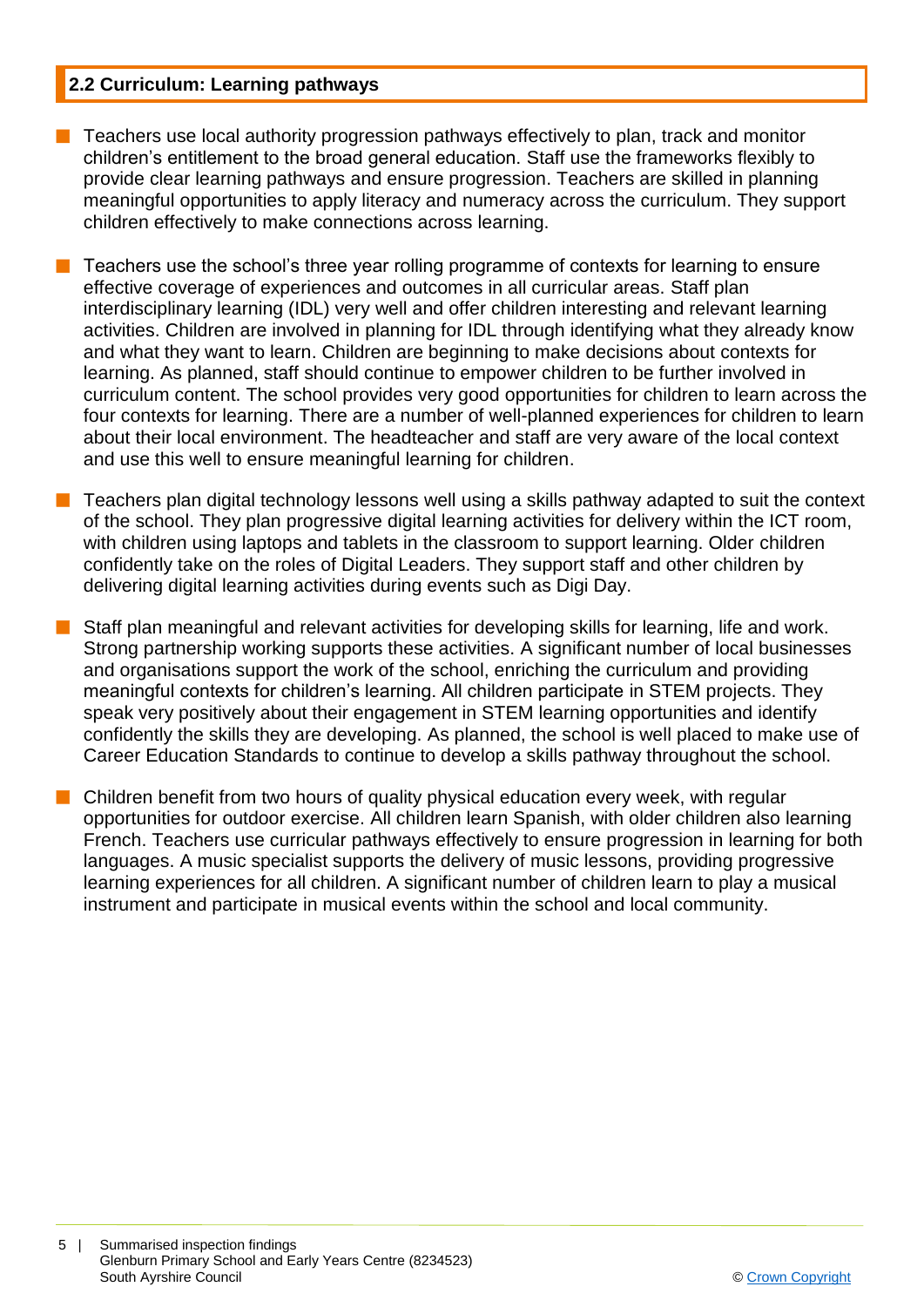#### **2.7 Partnerships: Impact on learners – parental engagement**

- **n** Across the school, parents identify how the school and staff impact positively on their children's learning. Most parents are happy with the information they receive about their child's progress. A few parents would appreciate more opportunities for family learning. The school consults well with parents regarding parental learning activities. Recent parental workshops on internet safety and mental health were well-attended by families. The school should continue with plans for further family learning opportunities.
- The Parent Council is very supportive of the school. It encourages parents to become involved in the life of the school and organises fundraising events. As a result of feedback from parents, the school changed its approach to reporting on children's progress. Information on children's experiences and progress is shared through social media, sharing the learning sessions, termly written reports and parents' evenings. Parents value regular 'Coffee and Chat' sessions.
- Parents are encouraged to attend curriculum workshops for example, workshops on reading, numeracy strategies and online safety. These build parental confidence well and enable them to support their child at home. Family learning workshops designed in consultation with parents are supporting them to help their child with their learning.
- n Partners, including local businesses, Community Learning and Development, Active Schools and other local organisations are highly positive about productive partnership working. For example, family learning activities, STEM projects, world of work events and health week involve parents and partners. The contribution of parents and partners impacts positively on children's learning experiences and wellbeing.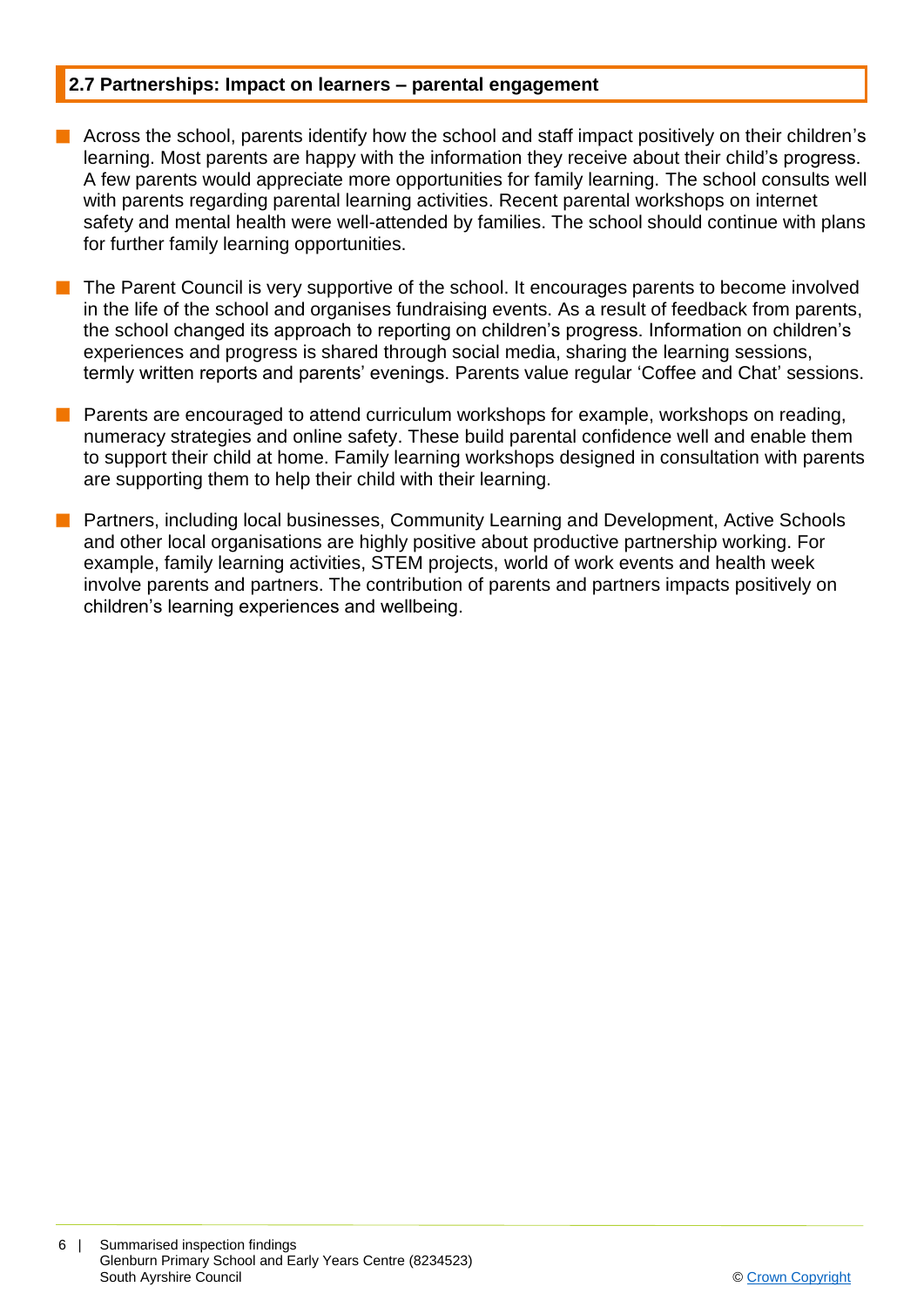### **2.1 Safeguarding**

**n** The school submitted self-evaluation information related to child protection and safeguarding. Inspectors discussed this information with relevant staff and, where appropriate, children. In addition, inspectors examined a sample of safeguarding documentation. Areas for development have been agreed with the school and the education authority.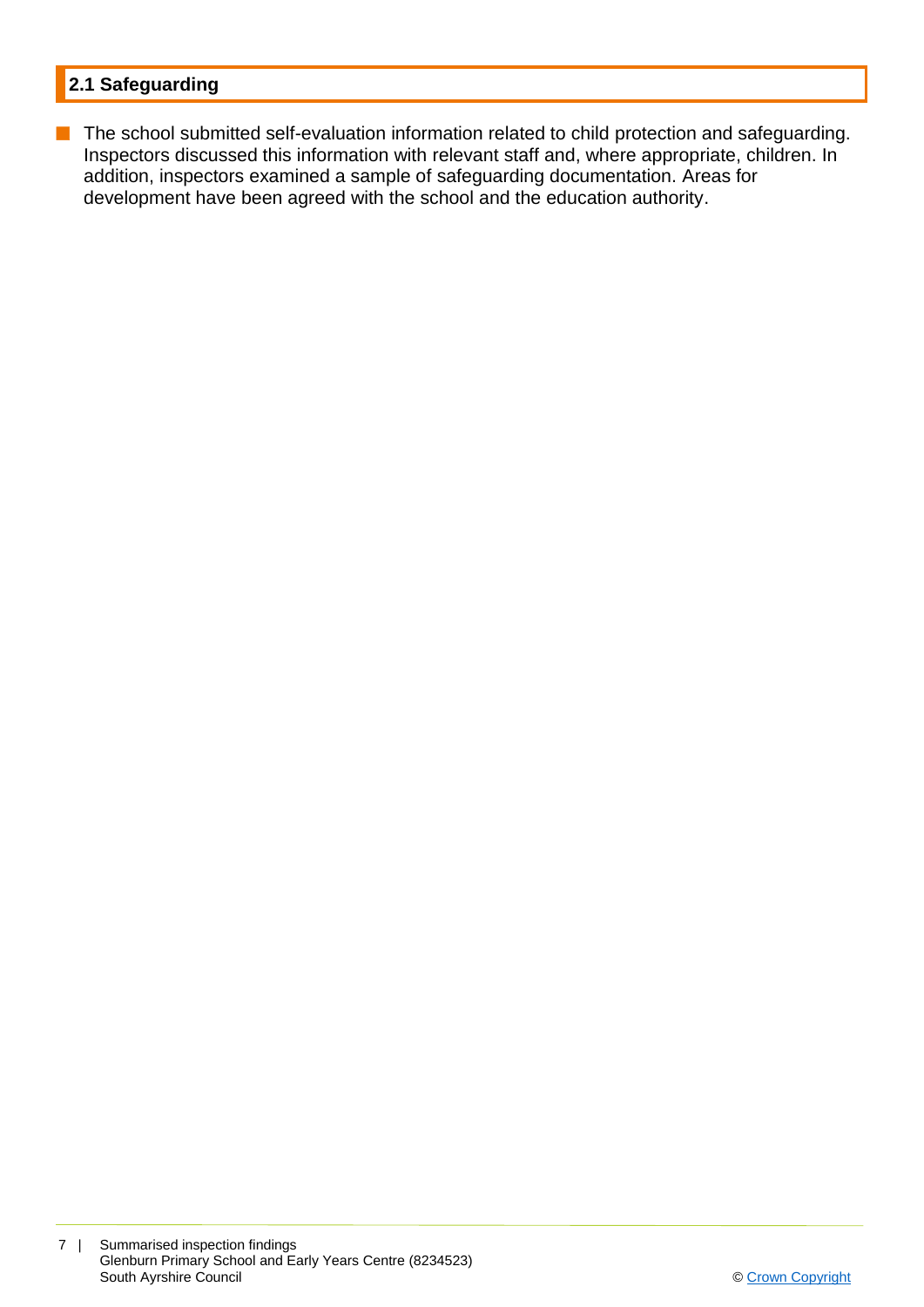#### **3.1 Ensuring wellbeing, equality and inclusion very good**

This indicator focuses on the impact of the school's approach to wellbeing which underpins children and young people's ability to achieve success. It highlights the need for policies and practices to be well grounded in current legislation and a shared understanding of the value of every individual. A clear focus on ensuring wellbeing entitlements and protected characteristics supports all learners to maximise their successes and achievements. The themes are:

- $\blacksquare$  wellbeing
- $\blacksquare$  fulfilment of statutory duties
- $\blacksquare$  inclusion and equality
- n Staff across the school have a very good understanding of the health and wellbeing needs of individual children and their families. They use this knowledge very well to identify children that may require support and interventions. Wellbeing needs are an important part of progress meetings with senior leaders. The school is able to demonstrate how these interventions and supports are improving outcomes for children.
- n Children benefit from positive relationships with staff and with each other. As a result, almost all children are happy and feel safe. A few children and parents feel that the school could deal better with incidents of bullying. Children feel respected and show respect for others. The school values are well understood and demonstrated by children in their day-to-day interactions. This results in a very positive learning climate for children to develop and thrive.
- n Children have a very good understanding of the wellbeing indicators. They are able to talk about them and how they link to the school's values. Across the school, there is a shared language and understanding of the indicators and they facilitate children to reflect on and assess their own wellbeing on a regular basis. These assessments contribute to discussions with teachers about health, wellbeing and emotions. As a result of this important work, children are able to discuss their own wellbeing needs and what they need to do to keep healthy and safe.
- **n** A progressive and well-planned health and wellbeing curriculum ensures all children benefit from appropriate health and wellbeing experiences. These lead to improved understanding about health, fitness and the development of skills across a range of sporting activities. Staff track children's progress very well through the health and wellbeing curriculum.
- $\blacksquare$  Children are actively included in discussions about their learning and wellbeing needs. Together with staff, they set appropriate individual wellbeing targets. These targets help children focus on improving specific aspects of their learning and wellbeing. Children have good opportunities to review their targets with staff.
- $\blacksquare$  The school engages effectively with a wide range of partners to support children's health and wellbeing. Partners such as local sports clubs, supermarkets, dentists and doctors contribute to health week to help children understand issues that impact on their health and fitness. Moving forward, the school should continue to use their knowledge about specific wellbeing issues that impact on the school and local community. This will help ensure health and wellbeing whole school events are more targeted and relevant to the needs of children and their families. Children in the school are well placed to take more leadership in the planning of health and wellbeing activities and events.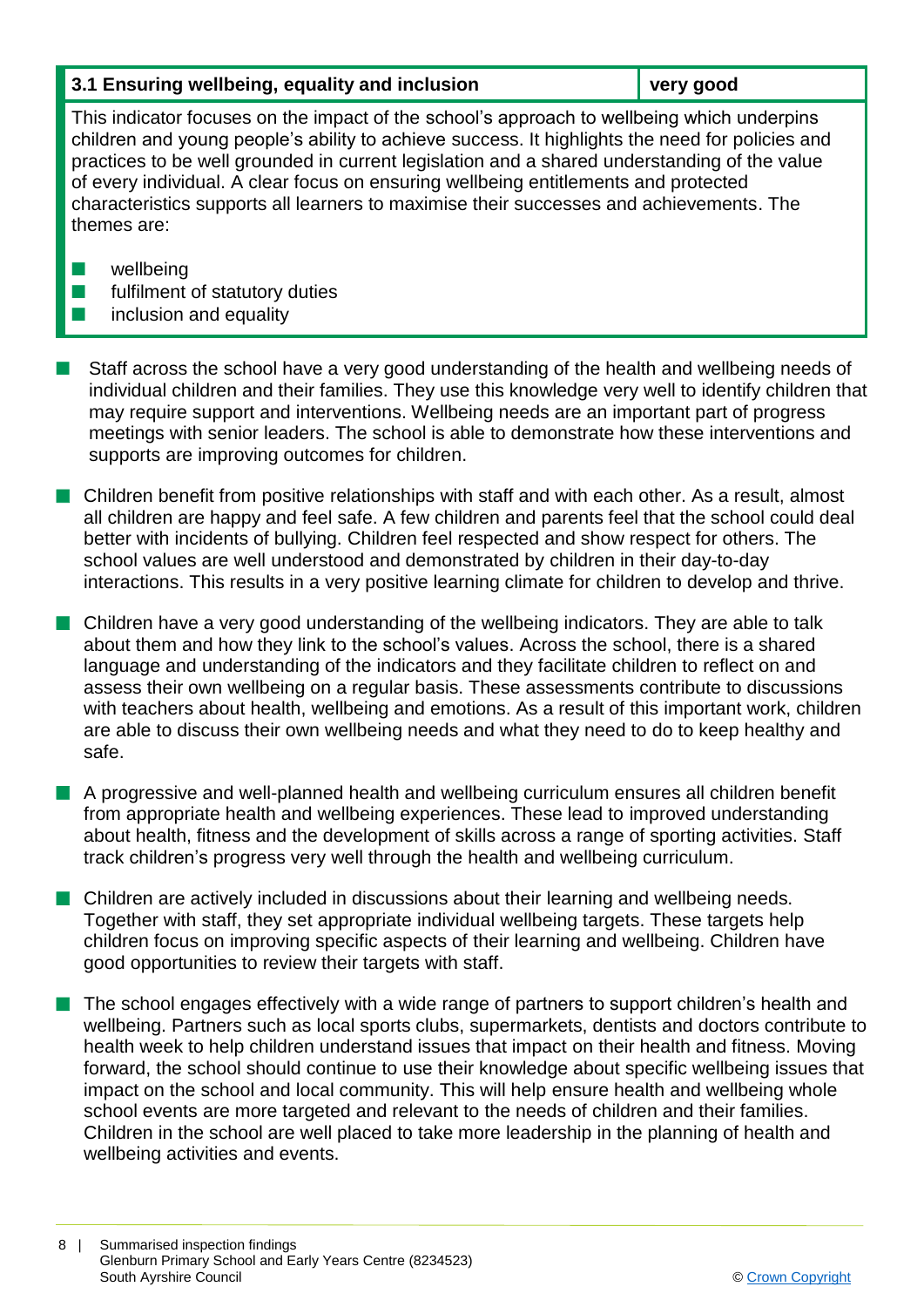- **Partnership working with specialists and therapeutic services is highly effective in supporting** individual children to improve their social and emotional wellbeing. The inclusive ethos of the school together with staff's understanding of specific wellbeing needs, lead to the implementation of appropriate interventions to support children who experience challenges. As a result, there are positive outcomes for children such as improved attendance and better engagement in learning.
- **Staff across the school have a very good understanding of their statutory requirements in areas** such as child protection and identifying the needs of children who face challenges in their learning. They use staged intervention approaches very effectively to assess and support children. Senior leaders and class teachers track very well the progress and attainment of children who are part of staged intervention approaches. Children who require additional support are progressing very well as a result of well-planned approaches to assessment and subsequent appropriate interventions. Commendably, children are consulted about the model of support they receive. Transitions to secondary school for children with additional support needs are very well-planned.
- **n** Pupil support assistants are skilled in supporting children with their learning. As a result, their input is resulting in improved attainment in literacy and numeracy for specific groups of learners. Support staff contribute very well to meeting the social, emotional and wellbeing needs of children. Support for learning teachers contribute very well to meeting the needs of children who require additional support. Their deployment across the school is well-planned and interventions monitored and tracked.
- Children across the school are developing a very good understanding of helping others and contributing to improving the wellbeing of others through global citizenship work. They are developing an awareness of children's rights. Through STEM and Developing the Young Force (DYW), children are exploring aspects of equality such as gender. They are well placed to progress their understanding and discussions to include other protected characteristics.
- The school is meeting the main duties under the Schools (Health Promotion and Nutrition) (Scotland) Act 2007. There is access to free drinking water throughout the day. The school meal service is promoted to parents and children and the current payment system protects the identity of those children who are entitled to a free school meal.
- The regulations which apply to the nutritional analysis of the planned menu and food and drink standards shows that all standards are being met.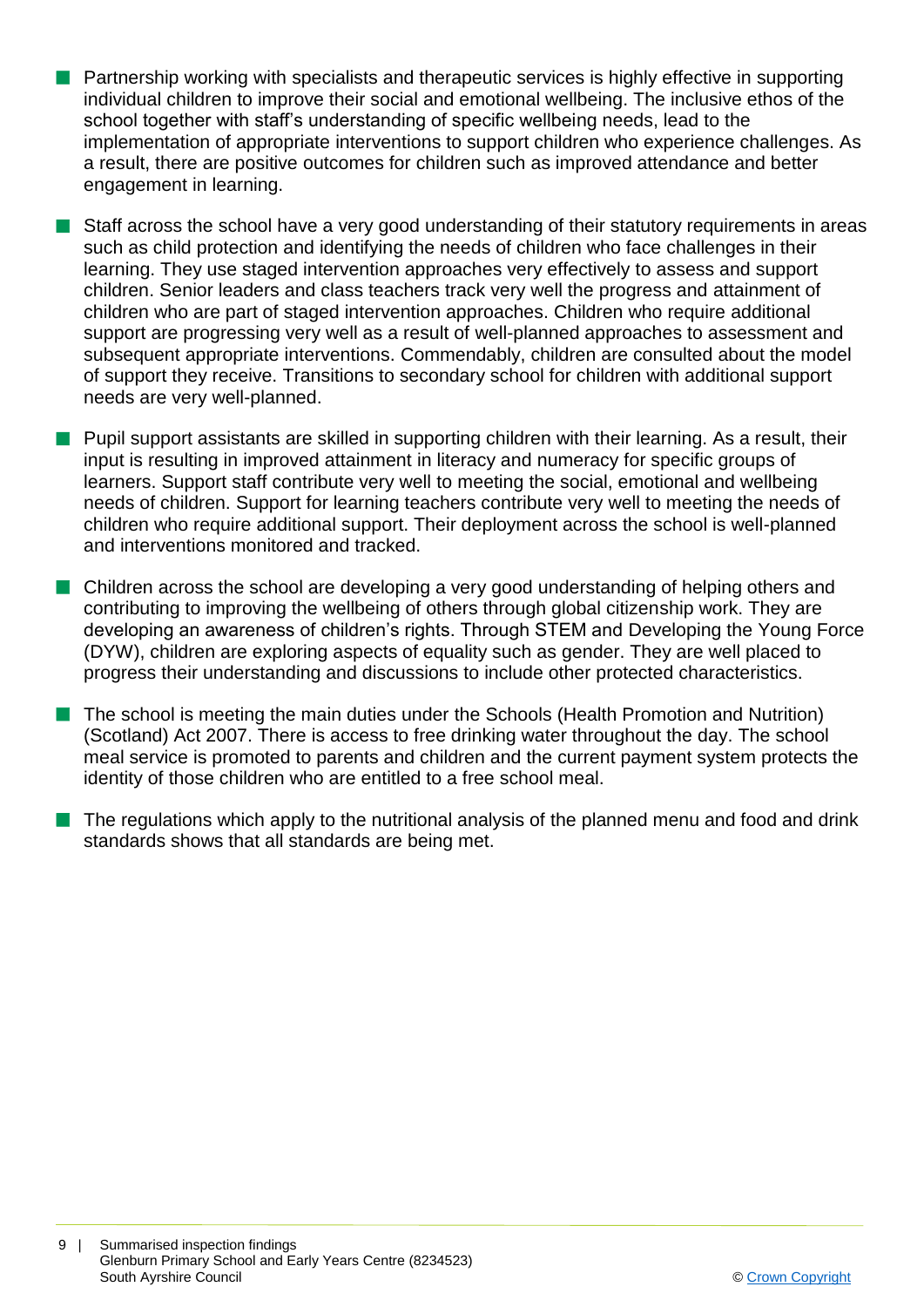| 3.2 Raising attainment and achievement                                                                                                                                                                                                                                                                                                                                                                                  | very good |  |
|-------------------------------------------------------------------------------------------------------------------------------------------------------------------------------------------------------------------------------------------------------------------------------------------------------------------------------------------------------------------------------------------------------------------------|-----------|--|
| This indicator focuses on the school's success in achieving the best possible outcomes for all<br>learners. Success is measured in attainment across all areas of the curriculum and through<br>the school's ability to demonstrate learners' achievements in relation to skills and attributes.<br>Continuous improvement or sustained high standards over time is a key feature of this<br>indicator. The themes are: |           |  |
| attainment in literacy and numeracy<br>attainment over time<br>overall quality of learners' achievement<br>equity for all learners                                                                                                                                                                                                                                                                                      |           |  |

#### **Attainment in literacy and numeracy**

**Didden Interally** Overall, attainment in literacy and numeracy is very good. Attainment data provided by the school accurately reflects inspection evidence such as assessments, samples of children's work, observations of learning and focus groups of children. Information about children's achievements of Curriculum for Excellence levels for 2018-2019 shows that at P1 almost all children achieved early level in reading, writing, talking and listening and numeracy and mathematics. At P4, almost all children achieved early level in reading and listening and talking. Most children achieved first level in writing and numeracy. At P7, almost all children achieved second level in talking and listening. Most children achieved second level in reading, writing and numeracy and numeracy and mathematics. Across the school, a few children who have additional support needs are making very good progress.

 $\blacksquare$  The senior leadership team and staff work effectively together to track and monitor progress. They gather and analyse attainment information very well. Staff use a range of assessments, dialogue with senior leaders and professional judgements to predict children's attainment. Across all levels, predictions for 2019-2020 show good or very good attainment across literacy and numeracy.

#### **Literacy and English**

■ Overall attainment in literacy is very good. Almost all children, including those with additional support needs, are making good very progress in literacy.

#### **Listening and talking**

 $\blacksquare$  Overall, attainment in listening and talking is very good. At early level, almost all children successfully listen for and use words and phrases linked to interdisciplinary contexts through imaginative play. This is building their vocabulary well. At first level, almost all children contribute clearly to group discussions and build on the ideas of others. At second level, cooperative learning tasks enable children to select and explain their ideas and opinions on a variety of curricular areas.

#### **Reading**

■ Overall, attainment in reading is very good. The school library is used to promote 'Reading Olympics' for enjoyment very effectively. Children are successfully motivated to read a variety of texts and authors. A few children would like a greater choice of reading materials. The school should continue as planned, to build on this success to give children greater choice, including non-fiction texts. At early level, almost all share their thoughts and feelings about a variety of texts. Most children are using their knowledge of sounds and letters to read words. At first level, almost all children read aloud with fluency using punctuation clues to add expression. Almost all children use reading strategies very well to predict, summarise and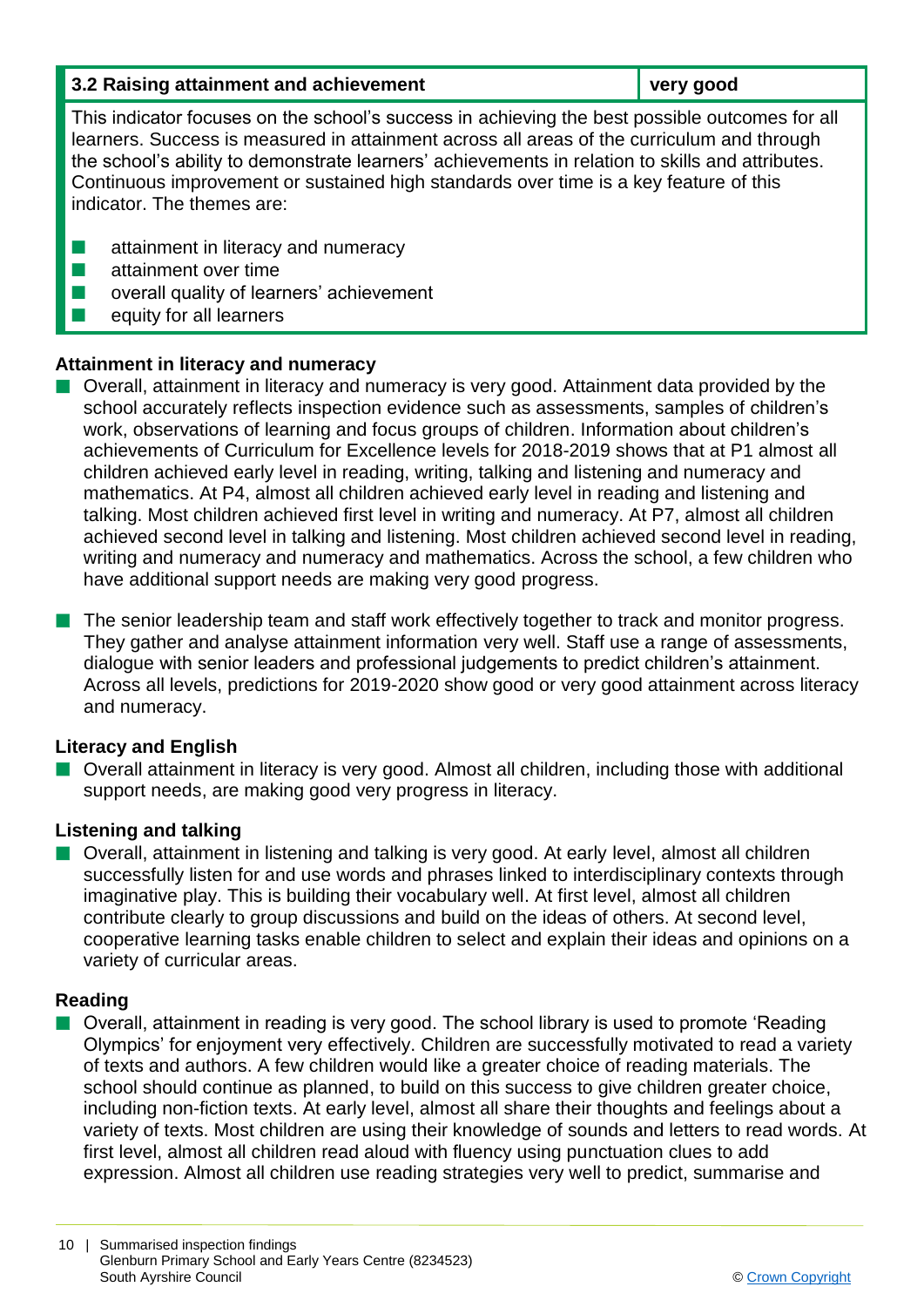identify the main ideas of texts. At second level, almost all children ask and respond to inferential and evaluative questions confidently to demonstrate their understanding.

#### **Writing**

■ Overall, attainment in writing is good. Across the school, children are clearly able to apply writing skills across the curriculum well. As a result, almost all children enjoy writing and are motivated to write for a variety of meaningful purposes. At early level, most children form lowercase letters well. Across the school, teachers should set consistent high expectations for spelling and presentation of written work. This will encourage children to produce their best work at all times. Commendably, children write labels and headings for displays throughout the school. At first level, children make notes and use these well to create persuasive letters using the correct format and style. At second level, most children select and use vocabulary successfully to convey information. For example, children have a very good understanding of using figures of speech to enhance imaginative writing. Children confidently plan and write discursive texts about the use of mobile phones and internet technology taking account of different viewpoints.

#### **Numeracy and mathematics**

■ Overall attainment in numeracy and mathematics is very good. Almost all children make very good progress. Children with additional support needs make suitable progress.

#### **Number, money and measure**

 $\blacksquare$  At early level, most children add confidently within 20 through counting on. They reinforce this through play-based activities with money. Most children subtract within 20 accurately. They develop their understanding of time through classroom routines. At first level, almost all children successfully round numbers to ten or 100. They add two digit numbers accurately using a range of strategies. A few children need to consolidate their understanding of decomposition. Almost all children find a fraction of an amount confidently. They estimate reasonably before measuring the length or weight of an object to check for accuracy. At second level, almost all children understand well place value and identify the value of a digit within a number. Most children calculate successfully a percentage of an amount. They are developing accuracy in simplifying fractions.

#### **Shape, position and movement**

 $\blacksquare$  At early level, almost all children name correctly simple two-dimensional shapes. They explore three-dimensional objects through play. At first level, almost all children identify and describe confidently simple properties of two dimensional shapes and three-dimensional objects. Most children need to revisit work on right angles. At second level, almost all children successfully identify a wide range of two-dimensional shapes and three-dimensional objects. They discuss the properties of these shapes and objects. Most children use compasses to draw accurately circles and then name parts. Most children calculate measurements of objects drawn to scale, using real-life contexts. Almost all children are successful in recognising and describing acute, right, obtuse and reflex angles.

#### **Information handling**

 $\blacksquare$  At early level, almost all children confidently match and sort objects, justifying their choice of criteria. At first level, almost all children interpret bar graphs and answer correctly questions related to the data displayed. They use tally marks well and are developing skills in using spreadsheets. At second level, almost all children understand the language of probability. They create bar graphs, line graphs and Venn diagrams to display, interpret and analyse data. Children at first and second levels use digital technology very well when collecting, organising and displaying data. They discuss confidently the links to real life contexts.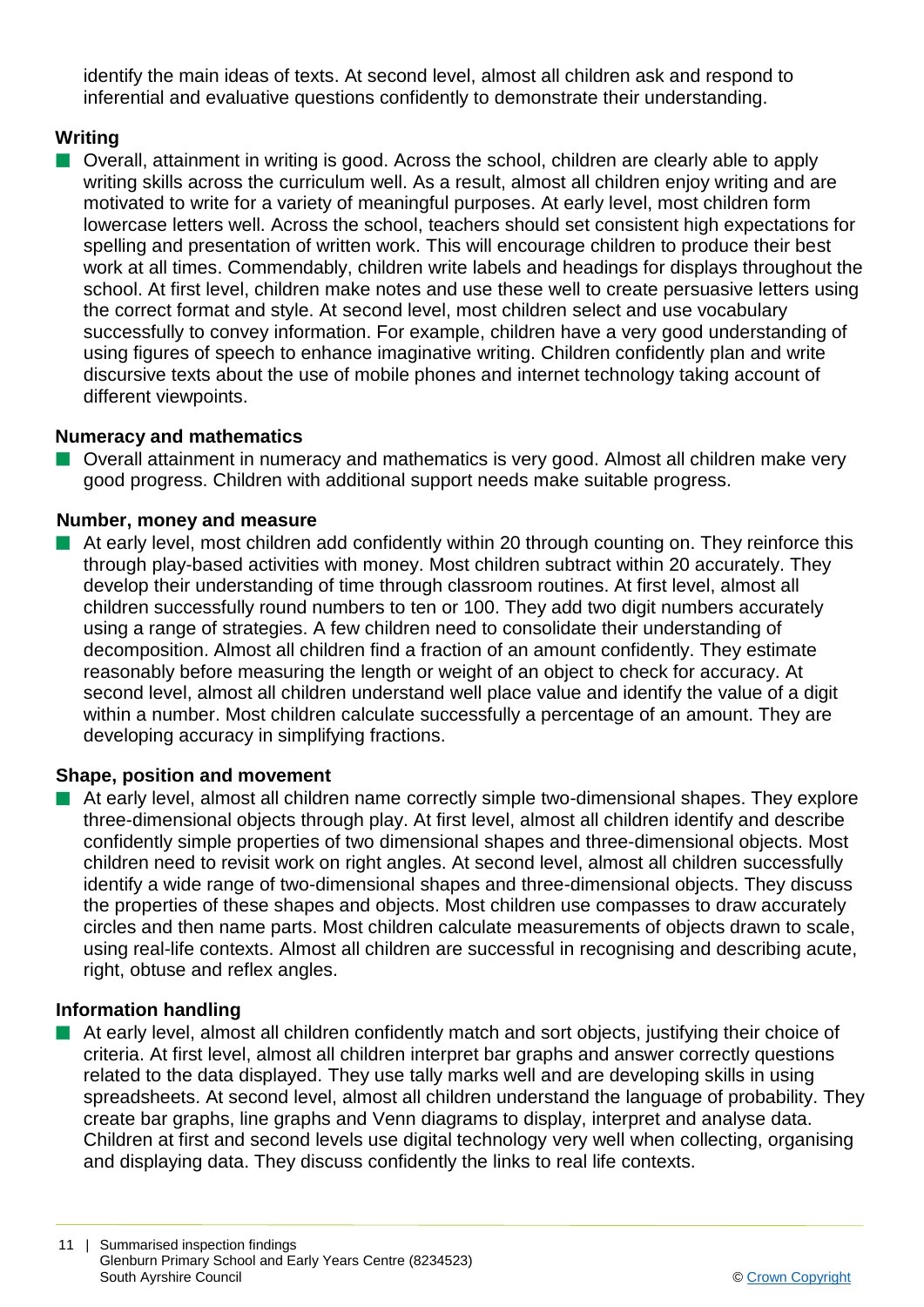#### **Attainment over time**

- **n** The school's data over a three year period demonstrates good levels of attainment in literacy and numeracy. Accurate information provided by the school demonstrates they are successfully raising attainment for most children. Children are making very good progress in other areas of the curriculum. Class and specialist teachers gather attainment information in other areas of the curriculum. The school should now monitor and track this information to enable a better understanding of children's strengths and needs across the curriculum.
- $\blacksquare$  There is robust tracking and monitoring of the impact and effectiveness of interventions for children who require additional support. Children who face barriers are making very good progress in their learning and in their social and emotional wellbeing.

#### **Overall quality of learner's achievements**

- $\blacksquare$  Children talk very well about the skills they are developing through participation in activities both within and outwith school. They identify how they will use skills in other contexts, for example, they talk with confidence about skills such as communication, team working and the need to compromise when working with others. They have a very good understanding of how their achievements help them to be responsible, develop confidence and experience success.
- **n** Achievements are recognised and celebrated in school and citizenship events and assemblies. These achievements are appropriately linked to skills. Children are developing confidence and a good sense of their own abilities through discussions and celebrations of their achievements. The school should provide children with opportunities to take greater leadership in events where success is celebrated.
- Staff track children's wider achievements very well to identify children who are at risk of missing out on activities. Children are encouraged to participate in lunchtime clubs. As a result, almost all children across the school participate in clubs and activities outwith the school day.
- **n** Almost all children across the school participate in committees that lead to school or community improvements. Involvement in these clubs supports children well to understand that their views are valued. They use the school aims well to help them work together in teams. Through participation in these groups, children are developing a very good understanding that they have responsibility for improving their school.

#### **Equity for all learners**

- $\blacksquare$  Staff have created a positive and inclusive ethos in which all children receive the support they need to achieve success. Staff have a very good understanding of the strengths and needs of children. Well-planned interventions enable almost all children to attain and achieve as highly as possible. The headteacher and staff identify children who are not attaining as expected and appropriate interventions are implemented. As a result, all children including those who face challenges in their learning make very good progress.
- **n** Pupils who experience barriers to the learning as a result of socio-economic factors or learning needs are making very good progress. PEF is used very well to support interventions. These are rigorously tracked and monitored to ensure they are improving children's attainment and achievement.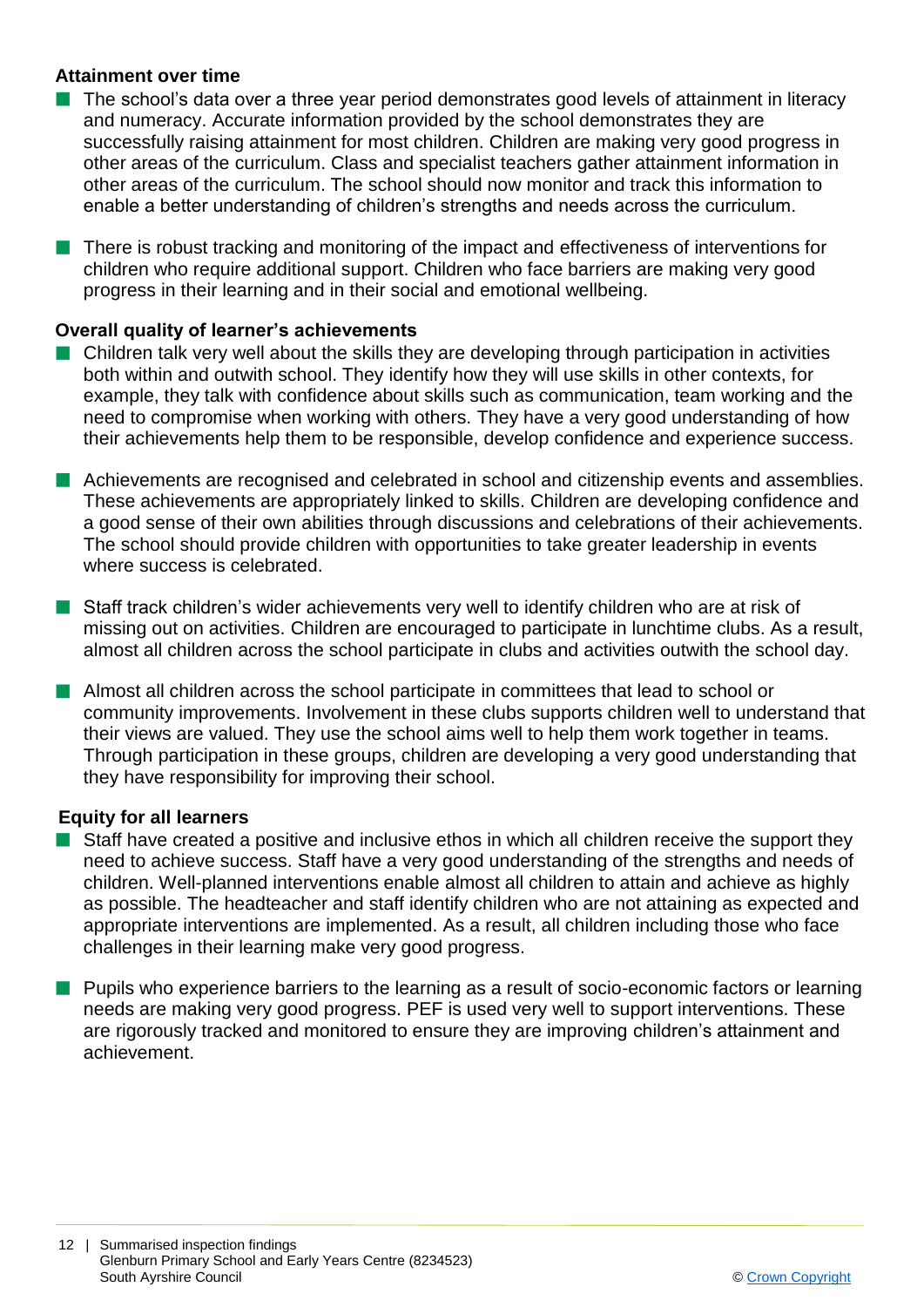#### **School Empowerment**

#### **Curriculum**

- **n** Empowerment is a key driver of school improvement. Staff are empowered to influence and lead change in the school. Teamwork across the school is a strength. Teachers comment that they are supported well by senior leaders. Staff lead on many aspects of the school improvement plan including literacy, numeracy, STEM and languages.
- Glenburn Primary provides children with a variety of well-planned opportunities to participate in and influence the work of the school. For example, children are involved in many groups such as the Spanish Club and Digital Leaders to influence learning and teaching within classrooms. The school should continue to provide children with more opportunities to lead their learning and contribute to curriculum design.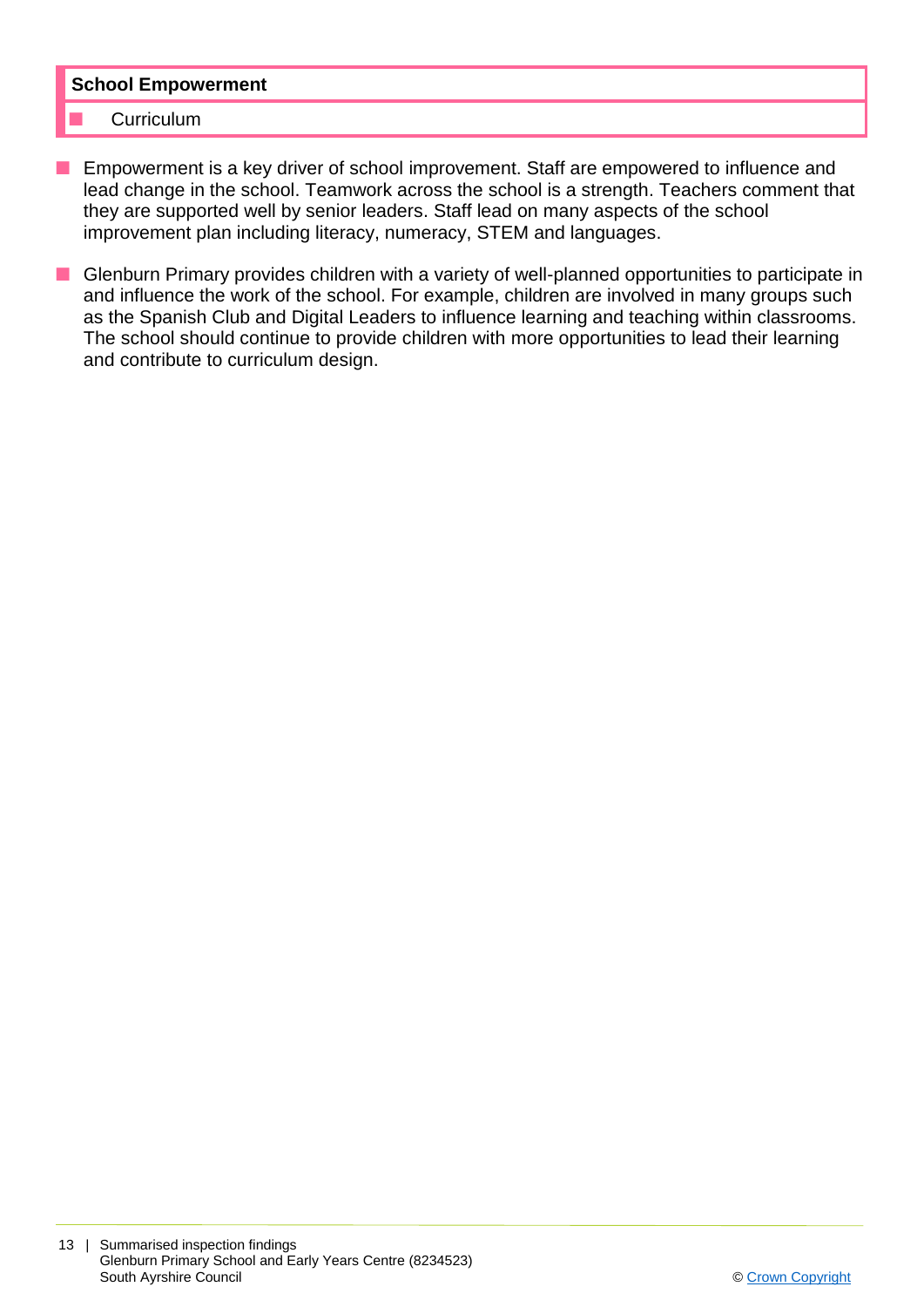## Practice worth sharing more widely

There is a strong focus on ensuring children are able to apply literacy and numeracy skills across other areas of the curriculum. Well-planned learning experiences and high-quality learning and teaching supports children to use what they know in a range of different contexts.